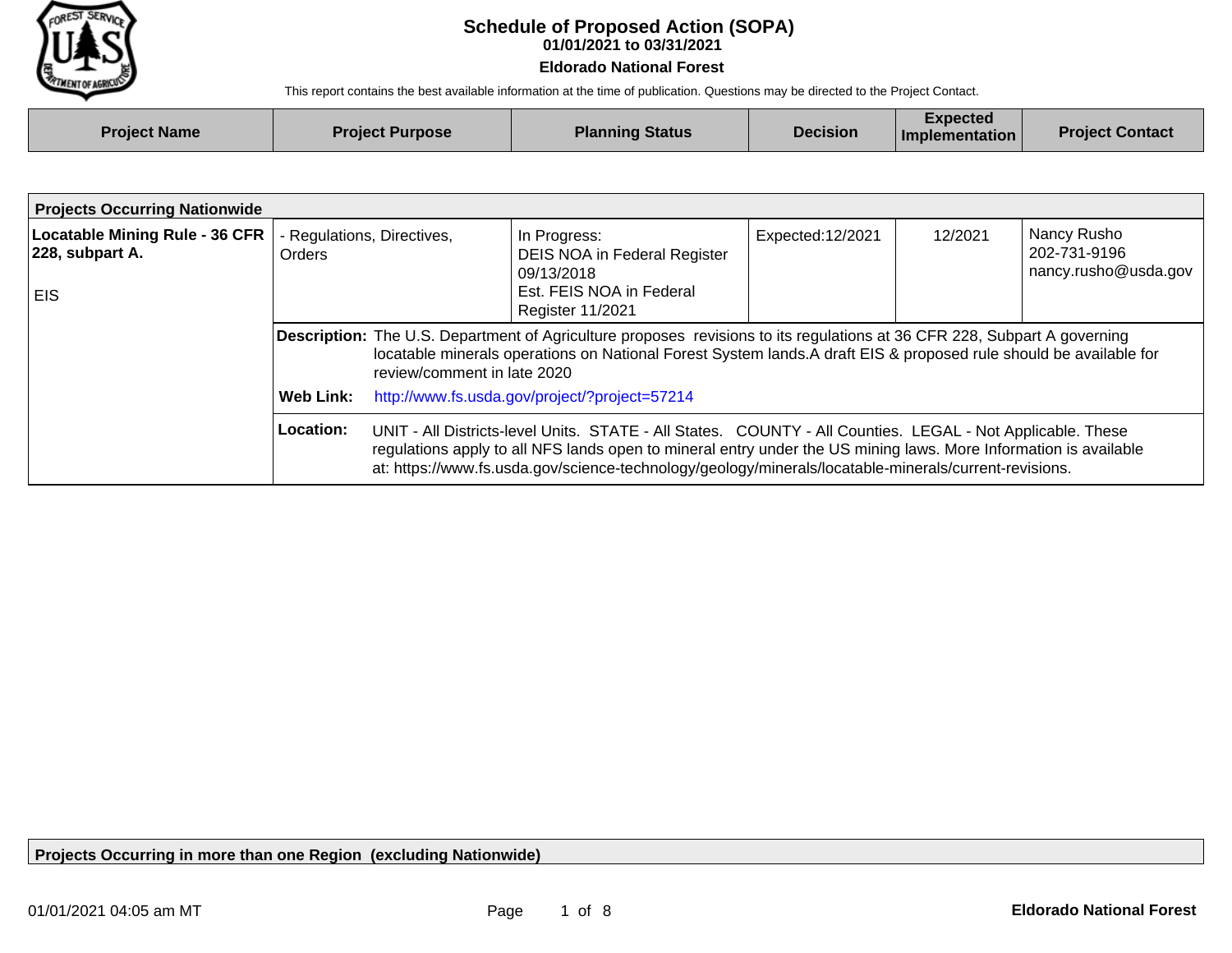| <b>Project Name</b>                                               | <b>Project Purpose</b>                                                                                                                                                                                                                                                                                                                                                                                                                                                                                                     | <b>Planning Status</b>                                   | <b>Decision</b>  | <b>Expected</b><br>Implementation | <b>Project Contact</b>                                     |  |  |  |
|-------------------------------------------------------------------|----------------------------------------------------------------------------------------------------------------------------------------------------------------------------------------------------------------------------------------------------------------------------------------------------------------------------------------------------------------------------------------------------------------------------------------------------------------------------------------------------------------------------|----------------------------------------------------------|------------------|-----------------------------------|------------------------------------------------------------|--|--|--|
| Projects Occurring in more than one Region (excluding Nationwide) |                                                                                                                                                                                                                                                                                                                                                                                                                                                                                                                            |                                                          |                  |                                   |                                                            |  |  |  |
| Tahoe 200 Events<br>CE<br>*UPDATED*                               | - Recreation management<br>- Special use management                                                                                                                                                                                                                                                                                                                                                                                                                                                                        | <b>Developing Proposal</b><br>Est. Scoping Start 12/2020 | Expected:06/2021 | 08/2021                           | Kimberly Felton<br>530/543-2651<br>kimberlyfelton@fs.fed.u |  |  |  |
|                                                                   | Description: Authorize a 3-part foot-race event surrounding Lake Tahoe Basin on existing roads and trails through a special<br>use permit.<br>Location:<br>UNIT - Pacific Ranger District, Placerville Ranger District, Truckee Ranger District, Lake Tahoe Basin Mgt Unit,<br>Carson Ranger District. STATE - California, Nevada. COUNTY - Alpine, El Dorado, Placer, Douglas, Washoe,<br>Carson City (city). LEGAL - Not Applicable. Around the Lake Tahoe Basin using system roads and trails. Uses<br>Tahoe Rim Trail. |                                                          |                  |                                   |                                                            |  |  |  |

| R5 - Pacific Southwest Region<br>Eldorado National Forest, Forestwide (excluding Projects occurring in more than one Forest) |                                                                                                                                                                   |                                                                                                                                                                                                                       |                                                      |                  |                                                            |  |  |
|------------------------------------------------------------------------------------------------------------------------------|-------------------------------------------------------------------------------------------------------------------------------------------------------------------|-----------------------------------------------------------------------------------------------------------------------------------------------------------------------------------------------------------------------|------------------------------------------------------|------------------|------------------------------------------------------------|--|--|
| <b>Eldorado National Forest Over</b><br><b>Snow Vehicle Use Designation</b>                                                  | - Recreation management                                                                                                                                           |                                                                                                                                                                                                                       | In Progress:<br><b>Objection Period Legal Notice</b> | Expected:03/2021 | Katy Parr<br>03/2021<br>530-621-5203<br>katy.parr@usda.gov |  |  |
| <b>EIS</b>                                                                                                                   |                                                                                                                                                                   |                                                                                                                                                                                                                       | 11/02/2018                                           |                  |                                                            |  |  |
| *UPDATED*                                                                                                                    |                                                                                                                                                                   | Description: Proposal to designate over-snow vehicle (OSV) areas and trails for public OSV use, consistent with Subpart C of<br>the Travel Management Regulations, and identify OSV trails where grooming will occur. |                                                      |                  |                                                            |  |  |
|                                                                                                                              | Web Link:                                                                                                                                                         | http://www.fs.usda.gov/project/?project=46034                                                                                                                                                                         |                                                      |                  |                                                            |  |  |
|                                                                                                                              | Location:<br>UNIT - Eldorado National Forest All Units. STATE - California. COUNTY - Alpine, Amador, El Dorado, Placer.<br>LEGAL - Not Applicable. Entire forest. |                                                                                                                                                                                                                       |                                                      |                  |                                                            |  |  |

**Eldorado National Forest, Occurring in more than one District (excluding Forestwide)**

**R5 - Pacific Southwest Region**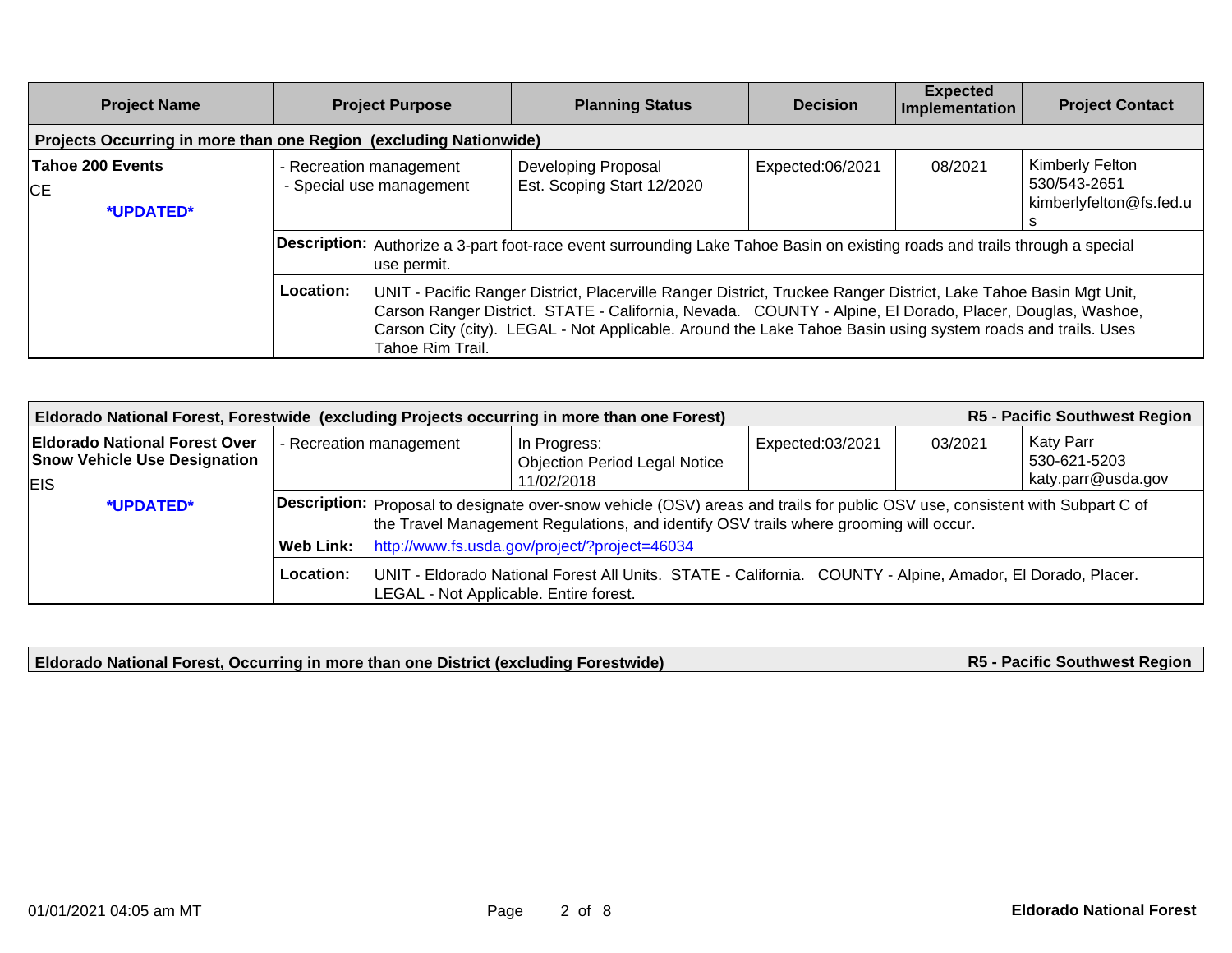| <b>Project Name</b>                                                                  |                                                                                                                                                                                                                                                                                                                                                                                                                                                                                                                   | <b>Project Purpose</b>                                                                                                                                                                                                                                                                                                     | <b>Planning Status</b>                                            | <b>Decision</b>  | <b>Expected</b><br>Implementation | <b>Project Contact</b>                                |  |
|--------------------------------------------------------------------------------------|-------------------------------------------------------------------------------------------------------------------------------------------------------------------------------------------------------------------------------------------------------------------------------------------------------------------------------------------------------------------------------------------------------------------------------------------------------------------------------------------------------------------|----------------------------------------------------------------------------------------------------------------------------------------------------------------------------------------------------------------------------------------------------------------------------------------------------------------------------|-------------------------------------------------------------------|------------------|-----------------------------------|-------------------------------------------------------|--|
| Eldorado National Forest, Occurring in more than one District (excluding Forestwide) |                                                                                                                                                                                                                                                                                                                                                                                                                                                                                                                   |                                                                                                                                                                                                                                                                                                                            |                                                                   |                  |                                   | R5 - Pacific Southwest Region                         |  |
| <b>Reservoir Forest Health Project</b><br>EA<br>*UPDATED*                            | - Heritage resource<br>management<br>- Forest products<br>- Fuels management<br>- Road management                                                                                                                                                                                                                                                                                                                                                                                                                 | - Vegetation management<br>(other than forest products)<br>- Watershed management                                                                                                                                                                                                                                          | In Progress:<br><b>Comment Period Public Notice</b><br>11/09/2020 | Expected:03/2021 | 05/2021                           | Don Errington<br>530-647-5450<br>derrington@fs.fed.us |  |
|                                                                                      | <b>Web Link:</b>                                                                                                                                                                                                                                                                                                                                                                                                                                                                                                  | Description: Actions under consideration: fuel break creation; commercial & non-commercial thinning; shrub mastication &<br>pruning; herbicide application; prescribed burning; heritage resource protection; meadow & watershed<br>enhancement, MVUM change & road work.<br>http://www.fs.usda.gov/project/?project=54828 |                                                                   |                  |                                   |                                                       |  |
|                                                                                      | Location:<br>UNIT - Pacific Ranger District, Placerville Ranger District. STATE - California. COUNTY - El Dorado. LEGAL -<br>T11N,R14E,S1-3;T11N,R15E,S2-6,8-11,14-15,17,22-23;T11N,R16E,S6-7,18;T12,R14E,S1-3,4,10-14,16-<br>26,29-30,34-35;T12N,R15E,S18,20-23,26-29,31-35; T12,16E,S19,30-31;T13N,R14E,S25-26,28,29.33-<br>35;T13R15S30-31. The project boundary spans the Crystal Basin of Pacific Ranger District and extends<br>southeast to southeast to Atherton Flat on the Placerville Ranger District. |                                                                                                                                                                                                                                                                                                                            |                                                                   |                  |                                   |                                                       |  |

| <b>R5 - Pacific Southwest Region</b><br>Amador Ranger District (excluding Projects occurring in more than one District)<br><b>Eldorado National Forest</b> |                                                                                                                      |                                                                                                                          |                                                 |                  |         |                                                                      |  |  |
|------------------------------------------------------------------------------------------------------------------------------------------------------------|----------------------------------------------------------------------------------------------------------------------|--------------------------------------------------------------------------------------------------------------------------|-------------------------------------------------|------------------|---------|----------------------------------------------------------------------|--|--|
| <b>Allen Ranch Pasture Special</b><br>Use Permit Re-Issuance<br><b>CE</b>                                                                                  | - Grazing management<br>- Special use management                                                                     |                                                                                                                          | In Progress:<br>Scoping Start 05/04/2020        | Expected:05/2021 | 05/2021 | <b>Christopher Sailor</b><br>209-295-5960<br>christopher.sailor@usda |  |  |
| *UPDATED*                                                                                                                                                  |                                                                                                                      |                                                                                                                          |                                                 |                  |         | .gov                                                                 |  |  |
|                                                                                                                                                            |                                                                                                                      | Description: Re-issue special use permit that authorizes an approximately 12-acre fenced pasture located off of Mud Lake |                                                 |                  |         |                                                                      |  |  |
|                                                                                                                                                            |                                                                                                                      |                                                                                                                          | Road (17E24) for grazing of up to eight horses. |                  |         |                                                                      |  |  |
|                                                                                                                                                            | Web Link:                                                                                                            | http://www.fs.usda.gov/project/?project=58144                                                                            |                                                 |                  |         |                                                                      |  |  |
|                                                                                                                                                            | Location:<br>UNIT - Amador Ranger District. STATE - California. COUNTY - Amador. LEGAL - Not Applicable. Vicinity of |                                                                                                                          |                                                 |                  |         |                                                                      |  |  |
|                                                                                                                                                            |                                                                                                                      | Mud Lake Road (17E24).                                                                                                   |                                                 |                  |         |                                                                      |  |  |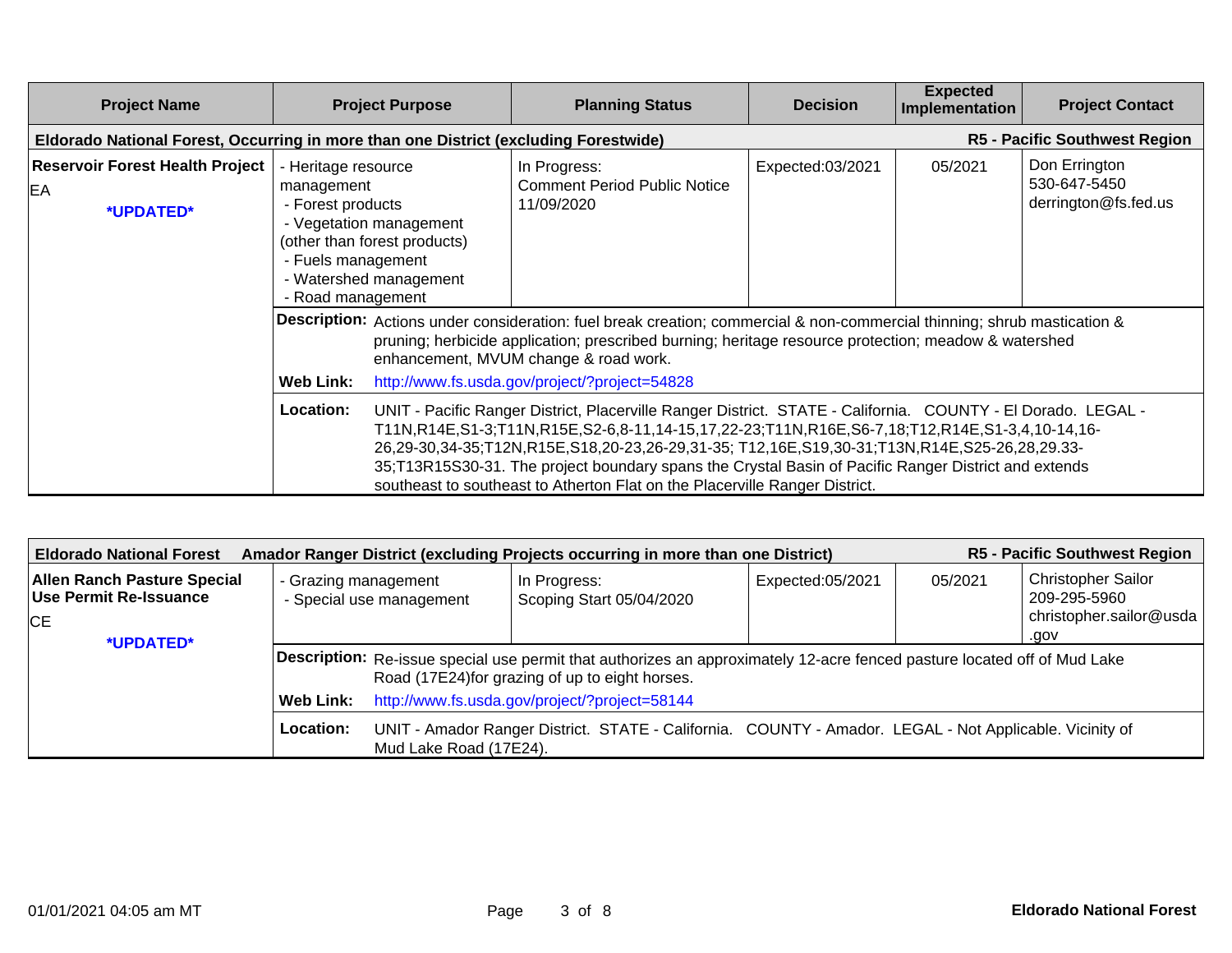| <b>Project Name</b>                                                                    |                                                                                                                                                                                                                                                                              | <b>Project Purpose</b>                                                                                                                                                                                                                                                                                     | <b>Planning Status</b>                                                                               | <b>Decision</b>    | <b>Expected</b><br>Implementation | <b>Project Contact</b>                                                |  |
|----------------------------------------------------------------------------------------|------------------------------------------------------------------------------------------------------------------------------------------------------------------------------------------------------------------------------------------------------------------------------|------------------------------------------------------------------------------------------------------------------------------------------------------------------------------------------------------------------------------------------------------------------------------------------------------------|------------------------------------------------------------------------------------------------------|--------------------|-----------------------------------|-----------------------------------------------------------------------|--|
| <b>Eldorado National Forest</b>                                                        |                                                                                                                                                                                                                                                                              |                                                                                                                                                                                                                                                                                                            | Amador Ranger District (excluding Projects occurring in more than one District)                      |                    |                                   | R5 - Pacific Southwest Region                                         |  |
| <b>Cole Forest Health Project</b><br>EA                                                | - Forest products<br>- Vegetation management<br>(other than forest products)<br>- Fuels management                                                                                                                                                                           |                                                                                                                                                                                                                                                                                                            | On Hold                                                                                              | N/A                | N/A                               | Marc Young<br>209-295-5955<br>mdyoung@fs.fed.us                       |  |
|                                                                                        | reconstructing roads.                                                                                                                                                                                                                                                        | Description: Reduce hazardous fuels, improve forest health, enhance watershed conditions, and re-establish a sustainable<br>landscape on approximately 500 acres by commercially and pre-commercially thinning, understory burning, and                                                                    |                                                                                                      |                    |                                   |                                                                       |  |
|                                                                                        | Location:                                                                                                                                                                                                                                                                    | Highway 88 and Bear River Reservoir.                                                                                                                                                                                                                                                                       | UNIT - Amador Ranger District. STATE - California. COUNTY - Amador. LEGAL - Not Applicable. South of |                    |                                   |                                                                       |  |
| <b>Kirkwood Sierra Outfitter and</b><br><b>Guide Special Use Permit</b><br><b>ICE</b>  | - Recreation management                                                                                                                                                                                                                                                      | - Special use management                                                                                                                                                                                                                                                                                   | Completed                                                                                            | Actual: 06/17/2020 | 06/2021                           | Christopher Sailor<br>209-295-5960<br>christopher.sailor@usda<br>vop. |  |
| *UPDATED*                                                                              | Description: Re-issue outfitter/guide special use permit to Kirkwood Sierra Outfitters. This outfit uses packstock to guide visitors<br>into the backcountry for day and overnight trips.                                                                                    |                                                                                                                                                                                                                                                                                                            |                                                                                                      |                    |                                   |                                                                       |  |
|                                                                                        | Location:                                                                                                                                                                                                                                                                    | UNIT - Amador Ranger District. STATE - California. COUNTY - Alpine, Amador. LEGAL - Not Applicable.<br>Forestdale Divide, Evergreen, Granite Lake/Grouse Lake, Horse Canyon, Onion Valley, Tanglefoot Canyon, Allan<br>Camp, Emigrant Trail, Munson Meadow, Mud Lake, Pardoe Lake, and Summit Meadow Lake. |                                                                                                      |                    |                                   |                                                                       |  |
| <b>Kirkwood Volcano</b><br><b>Communication Site Upgrade</b><br><b>CE</b><br>*UPDATED* | - Special use management<br>- Facility management                                                                                                                                                                                                                            |                                                                                                                                                                                                                                                                                                            | Completed                                                                                            | Actual: 05/30/2020 | 07/2020                           | Renea Kennec<br>209-295-5984<br>renea.kennec@usda.go<br>$\mathbf{v}$  |  |
|                                                                                        | Description: Modify the existing permit for Volcano Communication Group and upgrade the Verizon Wireless system at<br>Kirkwood Mountain Resort, Chairlift #2. Remove existing equipment and install a 15-foot monopole with antenna,<br>microwave dish, and radio equipment. |                                                                                                                                                                                                                                                                                                            |                                                                                                      |                    |                                   |                                                                       |  |
|                                                                                        | <b>Web Link:</b>                                                                                                                                                                                                                                                             |                                                                                                                                                                                                                                                                                                            | http://www.fs.usda.gov/project/?project=58145                                                        |                    |                                   |                                                                       |  |
|                                                                                        | Location:                                                                                                                                                                                                                                                                    | Mountain Resort, Chair #2.                                                                                                                                                                                                                                                                                 | UNIT - Amador Ranger District. STATE - California. COUNTY - Amador. LEGAL - Not Applicable. Kirkwood |                    |                                   |                                                                       |  |

**Eldorado National Forest Georgetown Ranger District (excluding Projects occurring in more than one District)**

**R5 - Pacific Southwest Region**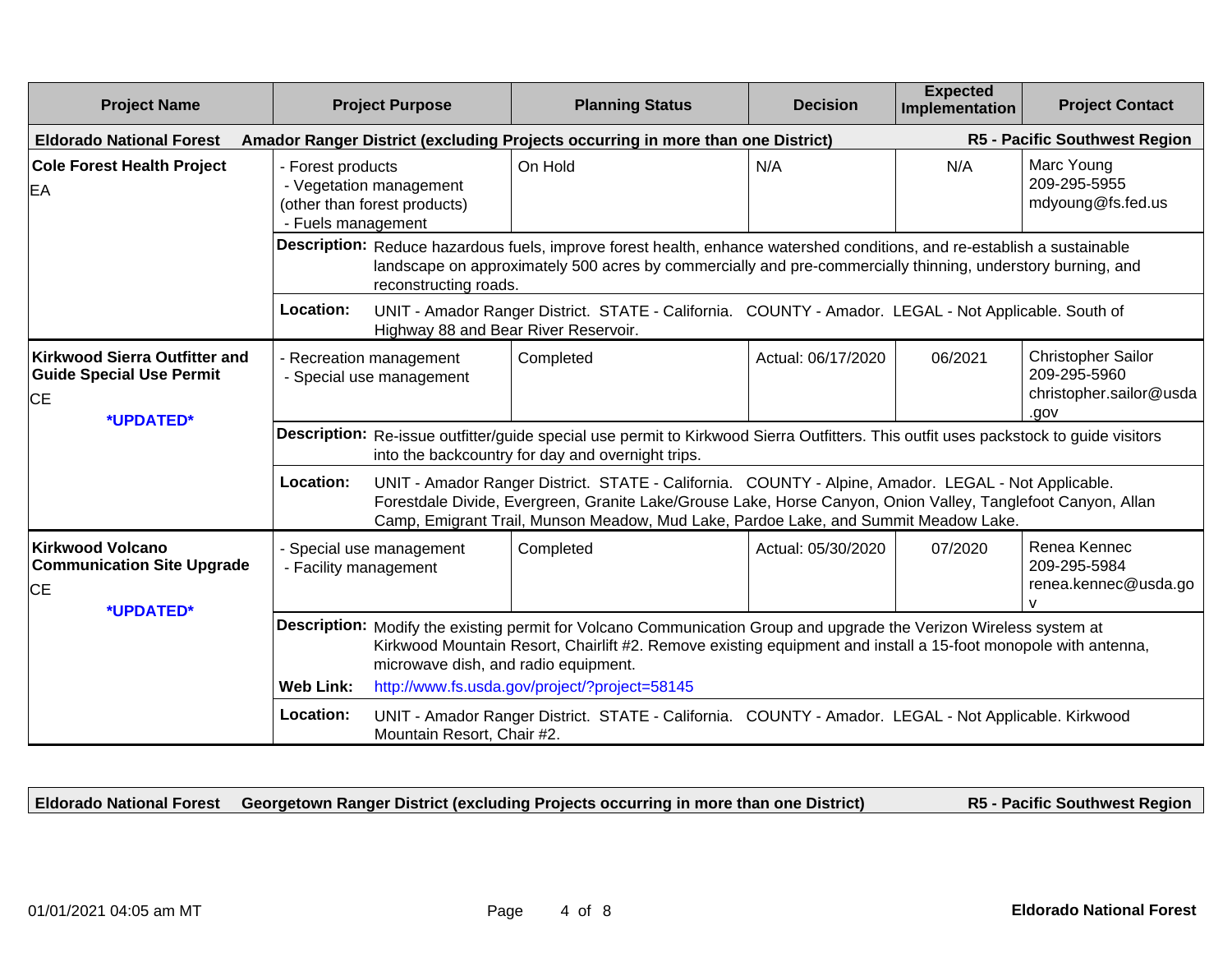| <b>Project Name</b>                                                                  | <b>Project Purpose</b> |                                                                                                                                                                                                                                                                                                             | <b>Planning Status</b>                                                                                                                                                                                                                                                                                                  | <b>Decision</b>    | <b>Expected</b><br>Implementation | <b>Project Contact</b>                            |  |
|--------------------------------------------------------------------------------------|------------------------|-------------------------------------------------------------------------------------------------------------------------------------------------------------------------------------------------------------------------------------------------------------------------------------------------------------|-------------------------------------------------------------------------------------------------------------------------------------------------------------------------------------------------------------------------------------------------------------------------------------------------------------------------|--------------------|-----------------------------------|---------------------------------------------------|--|
| <b>Eldorado National Forest</b>                                                      |                        |                                                                                                                                                                                                                                                                                                             | Georgetown Ranger District (excluding Projects occurring in more than one District)                                                                                                                                                                                                                                     |                    |                                   | R5 - Pacific Southwest Region                     |  |
| 2021 California Expeditions<br><b>Mountain Bike Outfitter Guide</b><br><b>Permit</b> |                        | - Special use management                                                                                                                                                                                                                                                                                    | Completed                                                                                                                                                                                                                                                                                                               | Actual: 12/14/2020 | 12/2020                           | Jonathan Jue<br>530-333-5550<br>jiue@fs.fed.us    |  |
| IСE<br>*NEW LISTING*                                                                 |                        | Permit expires 12/31/2030.                                                                                                                                                                                                                                                                                  | Description: Re-issue a special use permit to California Expeditions allowing guided mountain bike and hiking tours on a<br>portion of the Rock Creek Trail System. All activities will occur on existing trails with no cross-country travel.                                                                          |                    |                                   |                                                   |  |
|                                                                                      | Location:              |                                                                                                                                                                                                                                                                                                             | UNIT - Georgetown Ranger District. STATE - California. COUNTY - El Dorado. LEGAL - T 12 N, R 11 E,<br>Sections 1-4, 9-12, 15 and 16. Rock Creek Trail System: Mace Mill and Bald Mountain Staging Aea, segment of<br>the 1 Trail, segment of the 4-1 Trail, and the 3 Trail, 3-1 Trail, 8 Trail, 9 Trail, and 10 Trail. |                    |                                   |                                                   |  |
| <b>Kelsey Fuels Reduction Project</b><br><b>ICE</b><br>*UPDATED*                     | - Fuels management     | - Vegetation management<br>(other than forest products)                                                                                                                                                                                                                                                     | Developing Proposal<br>Est. Scoping Start 02/2021                                                                                                                                                                                                                                                                       | Expected:05/2021   | 05/2021                           | Dana Walsh<br>530-333-5558<br>danawalsh@fs.fed.us |  |
|                                                                                      |                        | grass/forb community.                                                                                                                                                                                                                                                                                       | Description: Mastication (primarily) or hand thinning to reduce fuels and fire hazard on 476 acres within the wildland urban<br>interface. Follow-up burning and herbicide are proposed to maintain reduced fuel conditions and shift fuel types to                                                                     |                    |                                   |                                                   |  |
|                                                                                      | <b>Web Link:</b>       |                                                                                                                                                                                                                                                                                                             | http://www.fs.usda.gov/project/?project=58916                                                                                                                                                                                                                                                                           |                    |                                   |                                                   |  |
|                                                                                      | Location:              | UNIT - Georgetown Ranger District. STATE - California. COUNTY - El Dorado. LEGAL - T11N R11E, Sections<br>6, 18, and 19. MDB&M. Traverse Creek Road and Shoo Fly Road Vicinity in Kelsey, CA.                                                                                                               |                                                                                                                                                                                                                                                                                                                         |                    |                                   |                                                   |  |
| <b>New Hell Hole Station -</b><br><b>Geotechnical Testing</b><br>IСE                 | - Facility management  | - Special use management                                                                                                                                                                                                                                                                                    | Completed                                                                                                                                                                                                                                                                                                               | Actual: 10/20/2020 | 10/2020                           | Jonathan Jue<br>530-333-5550<br>jiue@fs.fed.us    |  |
| *NEW LISTING*                                                                        |                        |                                                                                                                                                                                                                                                                                                             | Description: The Forest Service proposes to issue an authorization to Placer County Water Agency to conduct geotechnical<br>testing for a proposal to construct the new Hell Hole Work Station.                                                                                                                         |                    |                                   |                                                   |  |
|                                                                                      | <b>Web Link:</b>       |                                                                                                                                                                                                                                                                                                             | http://www.fs.usda.gov/project/?project=59010                                                                                                                                                                                                                                                                           |                    |                                   |                                                   |  |
|                                                                                      | Location:              | UNIT - Georgetown Ranger District. STATE - California. COUNTY - El Dorado. LEGAL - T14N, R14E,<br>Section 16, SE1/4, SW1/4, Mount Diablo Base Meridian. The project area is located west of the Old Icehouse<br>Road, Forest Road Number 17N02 about 1/4 mile from the southern end of Hell Hole Reservoir. |                                                                                                                                                                                                                                                                                                                         |                    |                                   |                                                   |  |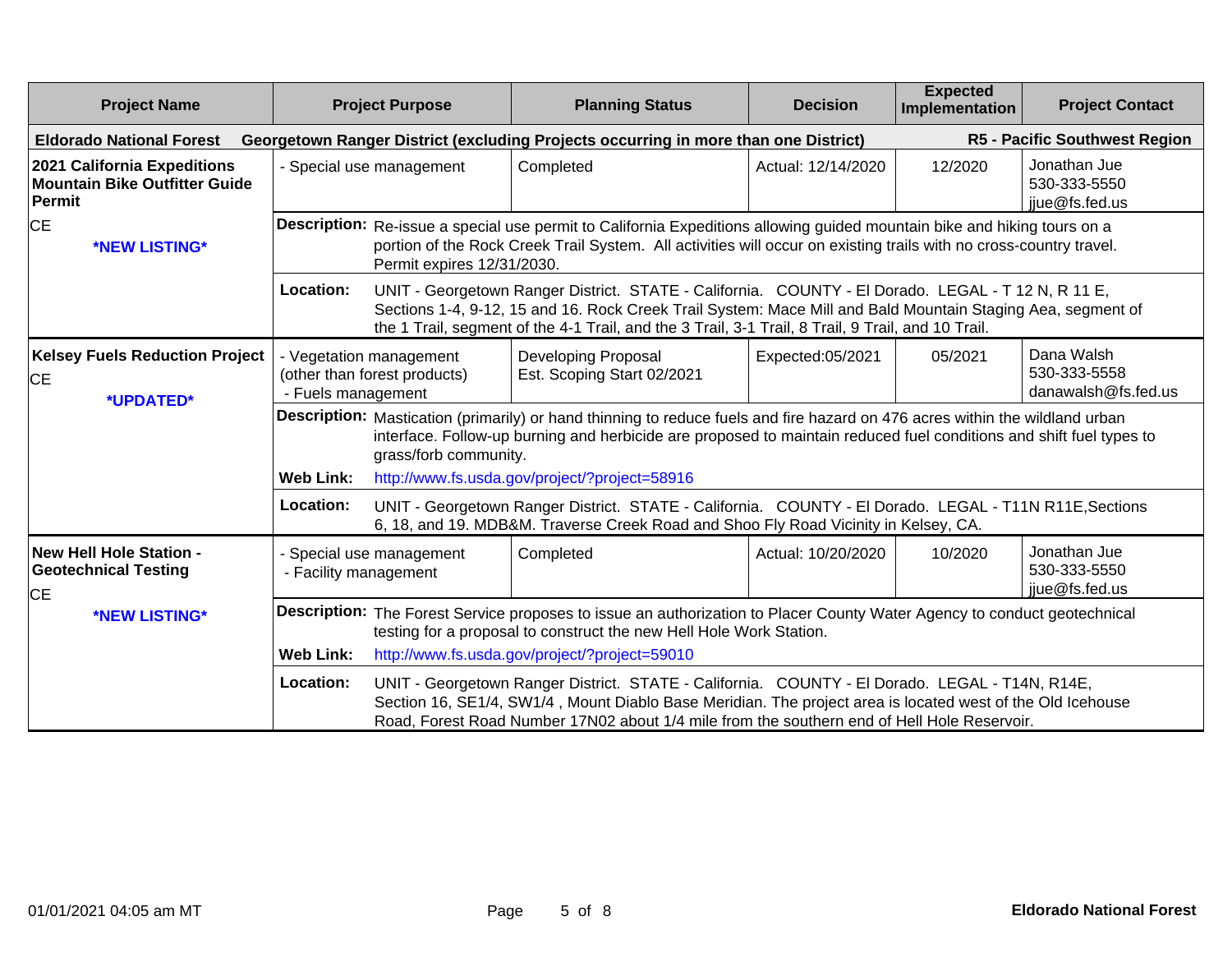| <b>Project Name</b>                                                                                                                                            | <b>Project Purpose</b>                                                                                                                                                                                                                                                                     | <b>Planning Status</b> | <b>Decision</b>    | <b>Expected</b><br>Implementation | <b>Project Contact</b>                         |  |  |  |
|----------------------------------------------------------------------------------------------------------------------------------------------------------------|--------------------------------------------------------------------------------------------------------------------------------------------------------------------------------------------------------------------------------------------------------------------------------------------|------------------------|--------------------|-----------------------------------|------------------------------------------------|--|--|--|
| <b>R5 - Pacific Southwest Region</b><br>Georgetown Ranger District (excluding Projects occurring in more than one District)<br><b>Eldorado National Forest</b> |                                                                                                                                                                                                                                                                                            |                        |                    |                                   |                                                |  |  |  |
| <b>Traverse Creek Barrier Rock</b><br><b>Installation</b><br><b>CE</b><br>*UPDATED*                                                                            | - Special area management<br>- Wildlife, Fish, Rare plants<br>- Vegetation management<br>(other than forest products)                                                                                                                                                                      | Completed              | Actual: 10/15/2020 | 11/2020                           | Jonathan Jue<br>530-333-5550<br>jjue@fs.fed.us |  |  |  |
|                                                                                                                                                                | Description: Existing barrier rock along Bear Creek Rd & Meadow Brook Rd would be replaced with larger boulders to protect<br>part of Traverse Creek Botanical Special Interest Area recently impacted by vehicles. Damaged areas would be<br>restored & revegetated by hand.<br>Web Link: |                        |                    |                                   |                                                |  |  |  |
|                                                                                                                                                                | http://www.fs.usda.gov/project/?project=58913<br>Location:<br>UNIT - Georgetown Ranger District. STATE - California. COUNTY - El Dorado. LEGAL - T12N, R10E,<br>Section 24. Traverse Creek Botanical Special Interest Area.                                                                |                        |                    |                                   |                                                |  |  |  |

| <b>Eldorado National Forest</b>                                             | R5 - Pacific Southwest Region<br>Pacific Ranger District (excluding Projects occurring in more than one District)                                                                                                                                                                                                                                  |                                                                                                                                                                                                                                                                                                                                |                                                                                                                                                                                               |                    |         |                                                       |  |  |
|-----------------------------------------------------------------------------|----------------------------------------------------------------------------------------------------------------------------------------------------------------------------------------------------------------------------------------------------------------------------------------------------------------------------------------------------|--------------------------------------------------------------------------------------------------------------------------------------------------------------------------------------------------------------------------------------------------------------------------------------------------------------------------------|-----------------------------------------------------------------------------------------------------------------------------------------------------------------------------------------------|--------------------|---------|-------------------------------------------------------|--|--|
| <b>El Dorado County Maintenance</b><br><b>Shed Special Use Permit</b><br>CE | - Special use management                                                                                                                                                                                                                                                                                                                           |                                                                                                                                                                                                                                                                                                                                | Completed                                                                                                                                                                                     | Actual: 12/22/2020 | 03/2021 | Karl Goodwin<br>530-647-5421<br>karlgoodwin@fs.fed.us |  |  |
| *UPDATED*                                                                   | <b>Web Link:</b>                                                                                                                                                                                                                                                                                                                                   | Description: A long-term special use permit would be issued to El Dorado County to construct and use an oversized two car<br>garage to store a pumper truck & trailer to service the restrooms on the Rubicon Trail. The shed will also include a<br>small emergency shelter.<br>http://www.fs.usda.gov/project/?project=58917 |                                                                                                                                                                                               |                    |         |                                                       |  |  |
|                                                                             | Location:                                                                                                                                                                                                                                                                                                                                          |                                                                                                                                                                                                                                                                                                                                | UNIT - Pacific Ranger District. STATE - California. COUNTY - El Dorado. LEGAL - Not Applicable. Northwest<br>of the Ellis Creek Bridge off of Wentworth Springs Road, near the Rubicon Trail. |                    |         |                                                       |  |  |
| <b>Trident Fire Salvage</b><br>EA<br>*UPDATED*                              | - Forest products                                                                                                                                                                                                                                                                                                                                  | - Vegetation management<br>(other than forest products)                                                                                                                                                                                                                                                                        | Developing Proposal<br>Est. Scoping Start 01/2021                                                                                                                                             | Expected:06/2021   | 07/2021 | Don Errington<br>530-647-5450<br>derrington@fs.fed.us |  |  |
|                                                                             | Description: Following 2020 Fork Fire: salvage harvest roughly 500 acres, commercially thin within/around 250 acres of<br>overstocked plantations which survived the fire, plant conifers to accelerate forest regeneration, apply herbicide to<br>support regeneration work.<br><b>Web Link:</b><br>http://www.fs.usda.gov/project/?project=58915 |                                                                                                                                                                                                                                                                                                                                |                                                                                                                                                                                               |                    |         |                                                       |  |  |
|                                                                             | Location:                                                                                                                                                                                                                                                                                                                                          |                                                                                                                                                                                                                                                                                                                                | UNIT - Pacific Ranger District. STATE - California. COUNTY - El Dorado. LEGAL - T13N, R14E, Sections 3-<br>5, 8-10, 14, 15, 17, 18 and 21. MDB&M. Within the perimeter of the 2020 Fork Fire. |                    |         |                                                       |  |  |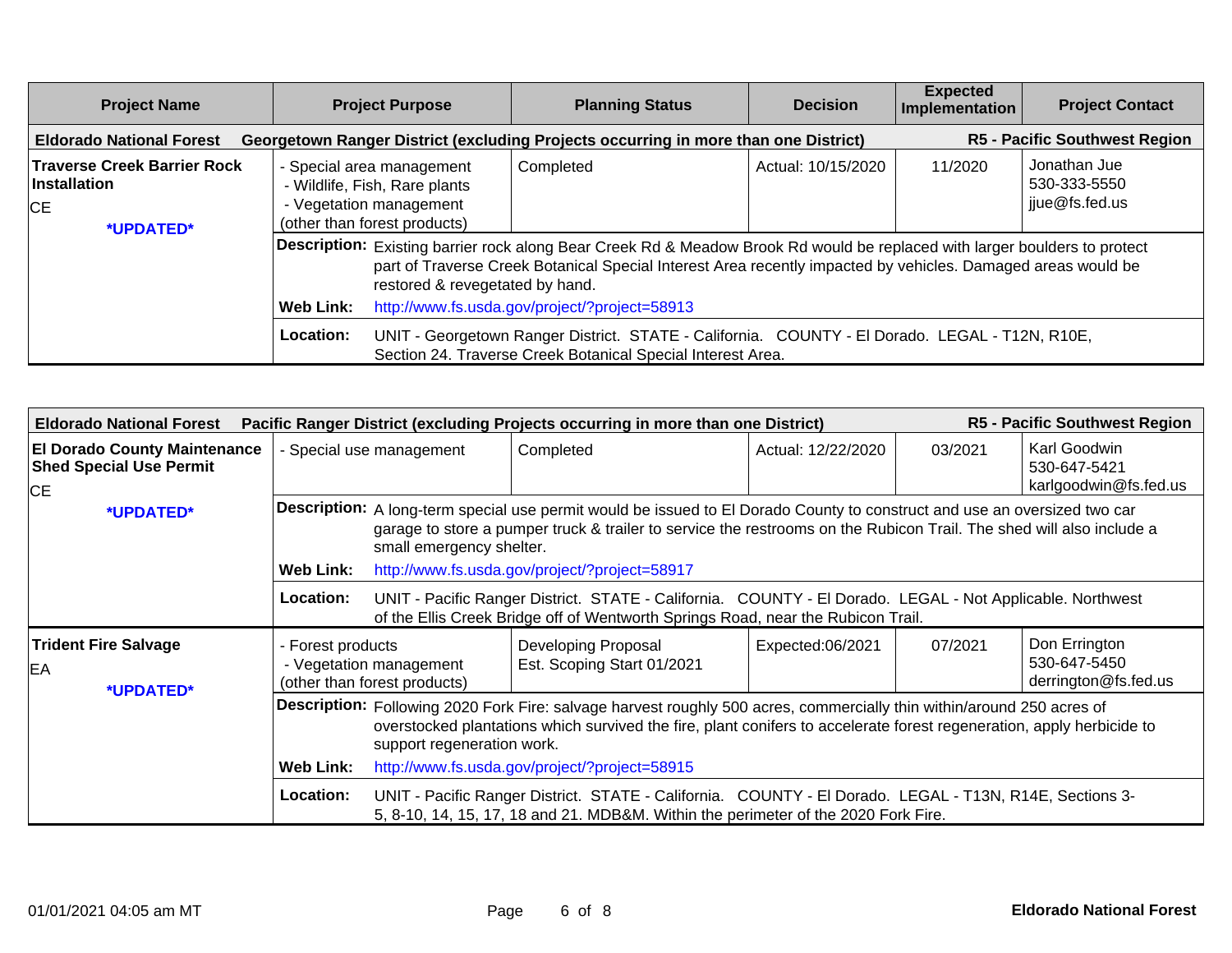| <b>Project Name</b>                                                           | <b>Project Purpose</b> |                                                                                                                                                                                                                                                                                                                                                                                                      | <b>Planning Status</b>                                                           | <b>Decision</b>  | <b>Expected</b><br>Implementation | <b>Project Contact</b>                                       |  |
|-------------------------------------------------------------------------------|------------------------|------------------------------------------------------------------------------------------------------------------------------------------------------------------------------------------------------------------------------------------------------------------------------------------------------------------------------------------------------------------------------------------------------|----------------------------------------------------------------------------------|------------------|-----------------------------------|--------------------------------------------------------------|--|
| <b>Eldorado National Forest</b>                                               |                        |                                                                                                                                                                                                                                                                                                                                                                                                      | Pacific Ranger District (excluding Projects occurring in more than one District) |                  |                                   | <b>R5 - Pacific Southwest Region</b>                         |  |
| <b>Wilson Meadow and Calf</b><br><b>Pasture Meadow Restoration</b><br>Project |                        | - Wildlife, Fish, Rare plants<br>- Watershed management                                                                                                                                                                                                                                                                                                                                              | In Progress:<br>Scoping Start 05/26/2020                                         | Expected:02/2021 | 09/2021                           | <b>Vincent Pacific</b><br>541-947-6346<br>vpacific@fs.fed.us |  |
| <b>CE</b><br>*UPDATED*                                                        |                        | Description: Improve hydrologic function within two meadows which have been highly manipulated by past logging, ranching,<br>and channel diversions. In-channel work could include 'plug & pond,' gully fill, and meadow surface reshaping<br>techniques.                                                                                                                                            |                                                                                  |                  |                                   |                                                              |  |
|                                                                               | Web Link:              |                                                                                                                                                                                                                                                                                                                                                                                                      | http://www.fs.usda.gov/project/?project=55803                                    |                  |                                   |                                                              |  |
|                                                                               | Location:              | UNIT - Pacific Ranger District. STATE - California. COUNTY - El Dorado. LEGAL - Wilson Meadow (90<br>acres): T11N, R16E, Sections 6 &7; Calf Pasture (30 acres): T31N, R15E, Section 33. Wilson Meadow is located<br>at the intersection of Wrights Lake Rd (11N26) and Wrights Tie Rd (11N37). Calf Pasture is approx. 1 mile east of<br>Van Vleck Meadow/Tells Equestrian Camp (at end of 13N22D). |                                                                                  |                  |                                   |                                                              |  |

| R5 - Pacific Southwest Region<br><b>Eldorado National Forest</b><br>Placerville Ranger District (excluding Projects occurring in more than one District) |                                                                                                                                                                                                                                                                                                                                       |                                                                                                                                                                                                                                                                                                                     |                                                                                                                                                                  |                    |         |                                                   |  |
|----------------------------------------------------------------------------------------------------------------------------------------------------------|---------------------------------------------------------------------------------------------------------------------------------------------------------------------------------------------------------------------------------------------------------------------------------------------------------------------------------------|---------------------------------------------------------------------------------------------------------------------------------------------------------------------------------------------------------------------------------------------------------------------------------------------------------------------|------------------------------------------------------------------------------------------------------------------------------------------------------------------|--------------------|---------|---------------------------------------------------|--|
| <b>Brown Rock Forest Health</b><br>Project<br>CE<br>*UPDATED*                                                                                            | - Forest products<br>- Vegetation management<br>(other than forest products)<br>- Fuels management                                                                                                                                                                                                                                    |                                                                                                                                                                                                                                                                                                                     | In Progress:<br>Scoping Start 05/14/2020                                                                                                                         | Expected:01/2021   | 10/2021 | Marc Young<br>209-295-5955<br>mdyoung@fs.fed.us   |  |
|                                                                                                                                                          | <b>Web Link:</b>                                                                                                                                                                                                                                                                                                                      | Description: Reduce hazardous fuels, improve forest health, enhance watershed conditions, and re-establish a sustainable<br>landscape on approximately 3,000 acres by commercially and pre-commercially thinning, understory burning, and<br>reconstructing roads.<br>http://www.fs.usda.gov/project/?project=41241 |                                                                                                                                                                  |                    |         |                                                   |  |
|                                                                                                                                                          | <b>Location:</b>                                                                                                                                                                                                                                                                                                                      |                                                                                                                                                                                                                                                                                                                     | UNIT - Placerville Ranger District. STATE - California. COUNTY - El Dorado. LEGAL - Not Applicable. North<br>and south of Mormon Emigrant Trail road.            |                    |         |                                                   |  |
| <b>Lover's Leap Climbing Access</b><br><b>Stabilization Project</b><br><b>CE</b>                                                                         | - Recreation management                                                                                                                                                                                                                                                                                                               |                                                                                                                                                                                                                                                                                                                     | Completed                                                                                                                                                        | Actual: 11/18/2019 | 07/2020 | Scot Rogers<br>530-647-5301<br>smrogers@fs.fed.us |  |
| *UPDATED*                                                                                                                                                | Description: Stabilization activities along approximately one mile of trail, including approximately 11 retaining walls, 20 stone<br>staircases of assorted elevation gains, one small access path reroute, and installation of multiple drainage<br>structures.<br><b>Web Link:</b><br>http://www.fs.usda.gov/project/?project=54822 |                                                                                                                                                                                                                                                                                                                     |                                                                                                                                                                  |                    |         |                                                   |  |
|                                                                                                                                                          | Location:                                                                                                                                                                                                                                                                                                                             |                                                                                                                                                                                                                                                                                                                     | UNIT - Placerville Ranger District. STATE - California. COUNTY - El Dorado. LEGAL - Not Applicable. Lover's<br>Leap Climbing Area in the town of Strawberry, CA. |                    |         |                                                   |  |